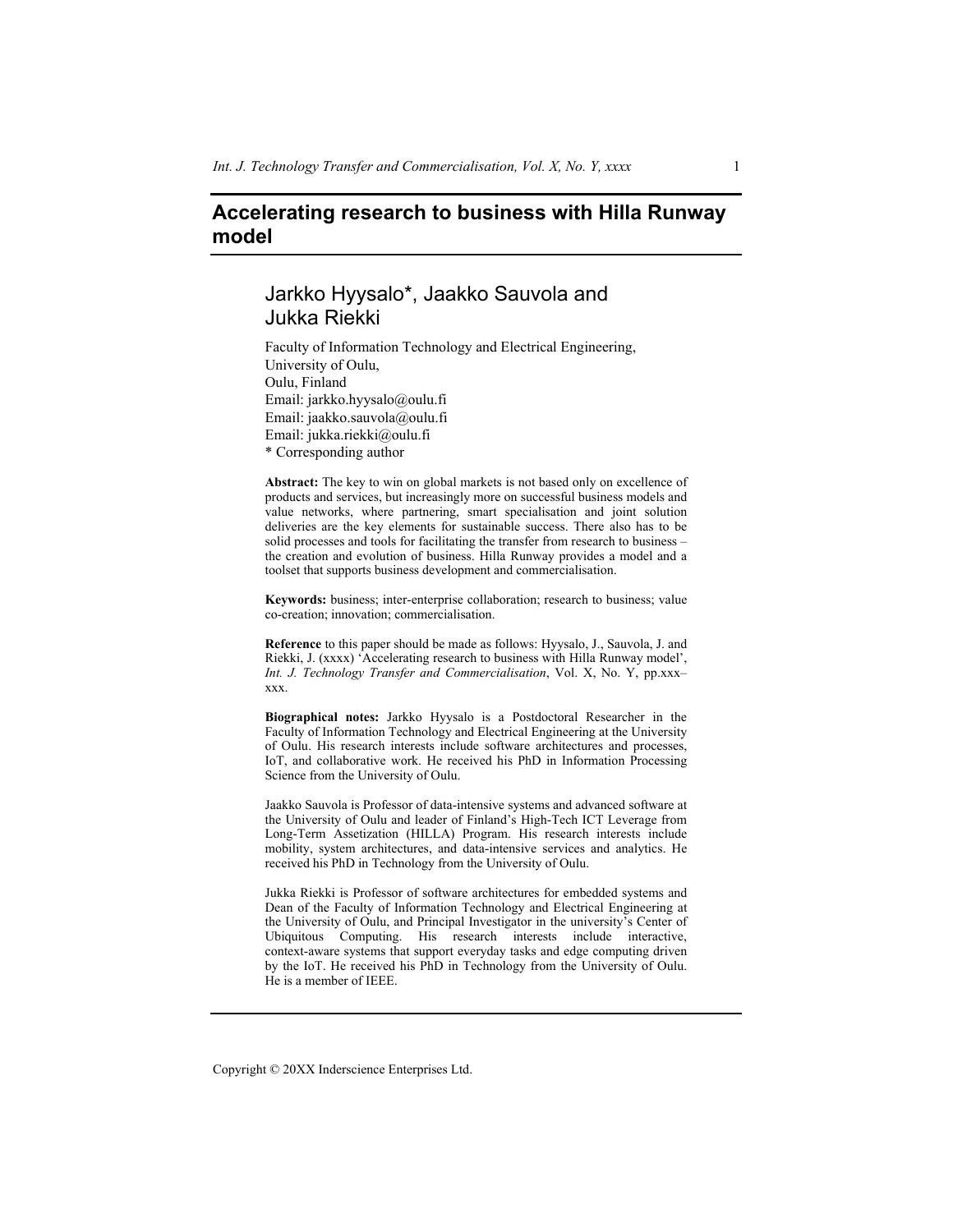#### **1 Introduction**

Product development is a set of activities starting with the perception of a market opportunity and ending in the production, sales, and delivery of a product (Ulrich and Eppinger, 2015). Understanding and identifying repeatable design and business processes in product development are the keys to repeatable success. Providing a portfolio of tools and processes for research commercialisation would greatly benefit both the organisations and the society at large.

However, several challenges can be identified. For example, in Finland the companies are often too limited in their scope or too small to compete for larger commercial deals regarding international clients. The commercialisation results are poor in the UK and Europe as well (Ruiz, 2010). A common issue for contemporary businesses is that value chains are not working as they were. Also the clock-cycle of the competitive environment is intensifying rapidly. The lifecycle of products and services is decreasing and the international competition – in particular, in the area of digitalised solutions – is evermore tougher. In this environment, the problem is to transfer innovations quickly into commercialisable solutions. The side effect is time: the more complex, regulated or fragmented is the industry and its business(es), the more time these preparations need.

To address this very problem, and to create new wealth for companies we have developed a Hilla Runway model that facilitates the effective utilisation of the potential of digitalisation, accelerates the research to business (R2B) process, and supports the smart specialisation.

## **2 Commercialising research**

Commercialising research is crucial part of the innovation process because without commercialisation, the innovation has little value to society or wider economy (Zhao, 2004). Research commercialisation is also a challenging task, e.g., despite the high amount of research and number of published scientific papers in the UK, the commercialisation results are still poor, which is also the case in Europe (Ruiz, 2010). Similarly, in Finland, the amount of engineers and researchers, as well as the R&D investments, is very high, but in the last 10–15 years, there have not been considerable export-driven ICT efforts to replace the now dismantled Nokia mobile phone cluster. Innovations emerge, but there is no business. Hence, there is a real need to support research commercialisation. However, the meaning of research commercialisation is vague in literature (Zhao, 2004) and process models for that are scarce as well. The commercialisation process can be examined from several perspectives like innovation, technology and knowledge transfer, and relationships and dynamics between various actors.

Technological innovation is a complex process. Several processes are available for those activities, like open innovation. Open innovation has strong focus on inter-firm cooperation in R&D (Ruiz, 2010). In open innovation, organisations' internal R&D is integrated with external ideas and technologies, combining different assets and competencies, and commercialisation is often done within an innovation community instead of a single organisation (Lynn et al., 1996). Ideas and technologies are researched, selected, developed and commercialised with the inflows and outflows of technology and knowledge at different stages – knowledge outside the organisation is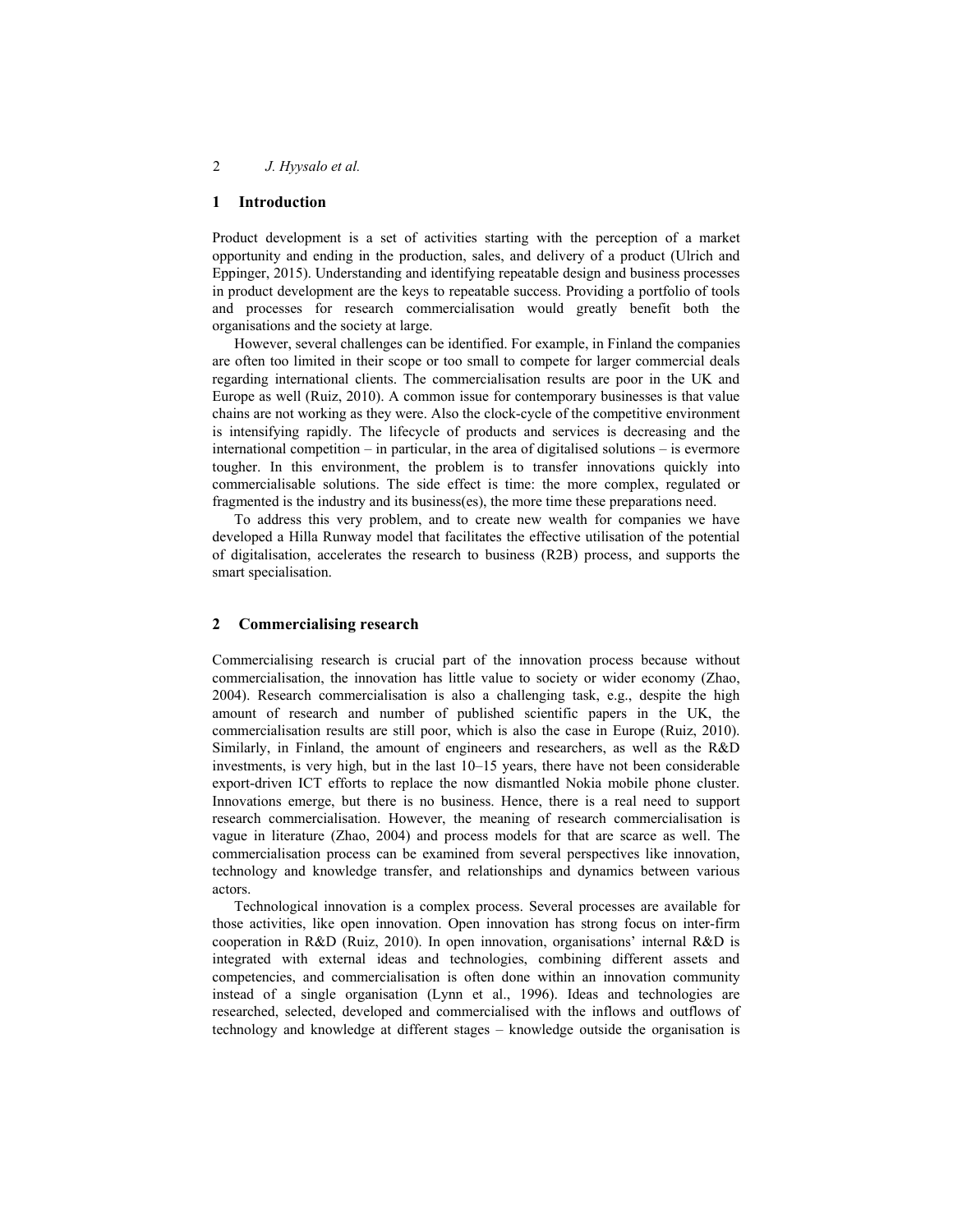valuable and beneficial. However, an open innovation process is not trivial to implement. There are challenges with the processes, organisations' willingness to open their processes to others, and in the capability to manage the multiple collaborations (Ruiz, 2010). Furthermore, there are surprisingly few open knowledge flows between research organisations and industry (Van de Ven, 2007).

Technology transfer is a form of knowledge transfer aiming at research commercialisation. It can take many forms, e.g., university to university, university to business, large business to small business, government to business, across borders, and in formal/informal way. The aim is to benefit both research and business and to create new value as the new technology is put into use. Successful technology transfer benefits the universities and creates jobs for local economy (Mehta, 2004). Nonetheless, the effort of commercialisation is not trivial, especially for SMEs. Therefore, various intermediary organisations like technology transfer offices (TTOs) exist to help in the commercialisation of new knowledge. Different models are also available to help and study this effort, like Triple Helix model, which is an internationally recognised model that focuses on understanding and explaining the university-industry-government relationship, and how universities convert their knowledge into value (Davey, 2017).

Relationships also play an important role in research commercialisation. Dana et al. (2008) suggests symbiotic entrepreneurship where independent organisations operate together, each bringing their own expertise in order to increase their overall efficiency and profit. In general, the quality of relationships facilitates the value creation (Kothandaraman and Wilson, 2001). Strong linkage between the research organisations and the industry is a success factor; respectively, the need for an intermediary is greater when that relationship is not that strong in the first place (Suvinen et al., 2010). For example, the lack of a proper linkage is the major bottleneck in research commercialisation in universities (Zhao, 2004).

When organisations commercialise their research results, intermediary organisations are useful bridging the gap between science and industry. The intermediaries' aid for commercialising the new knowledge, e.g., by diminishing the market and system failures and tackling the challenges that may rise, is of utmost importance.

Intermediaries may also provide direct commercialisation support, help in networking different actors and facilitating the interactions (Suvinen et al., 2010; Howells, 2006). However, not many studies have investigated the intermediaries' role in commercialisation, instead, focusing on the results and effectiveness of the commercialisation activities (Suvinen et al., 2010; Bozeman, 2000). Furthermore, the importance of intermediary organisations in research commercialisation is hard to measure, since the effects are often indirect (Suvinen et al., 2010; Bozeman, 2000).

#### *2.1 The need for a new growth model in Finland*

Finland is in an unprecedented situation after the Finnish mobile device business crash 2011–2014:

- 1 ICT experts are laid-off in thousands
- 2 the largest market channel and revenue stream is lost
- 3 ecosystem around mobile devices is lost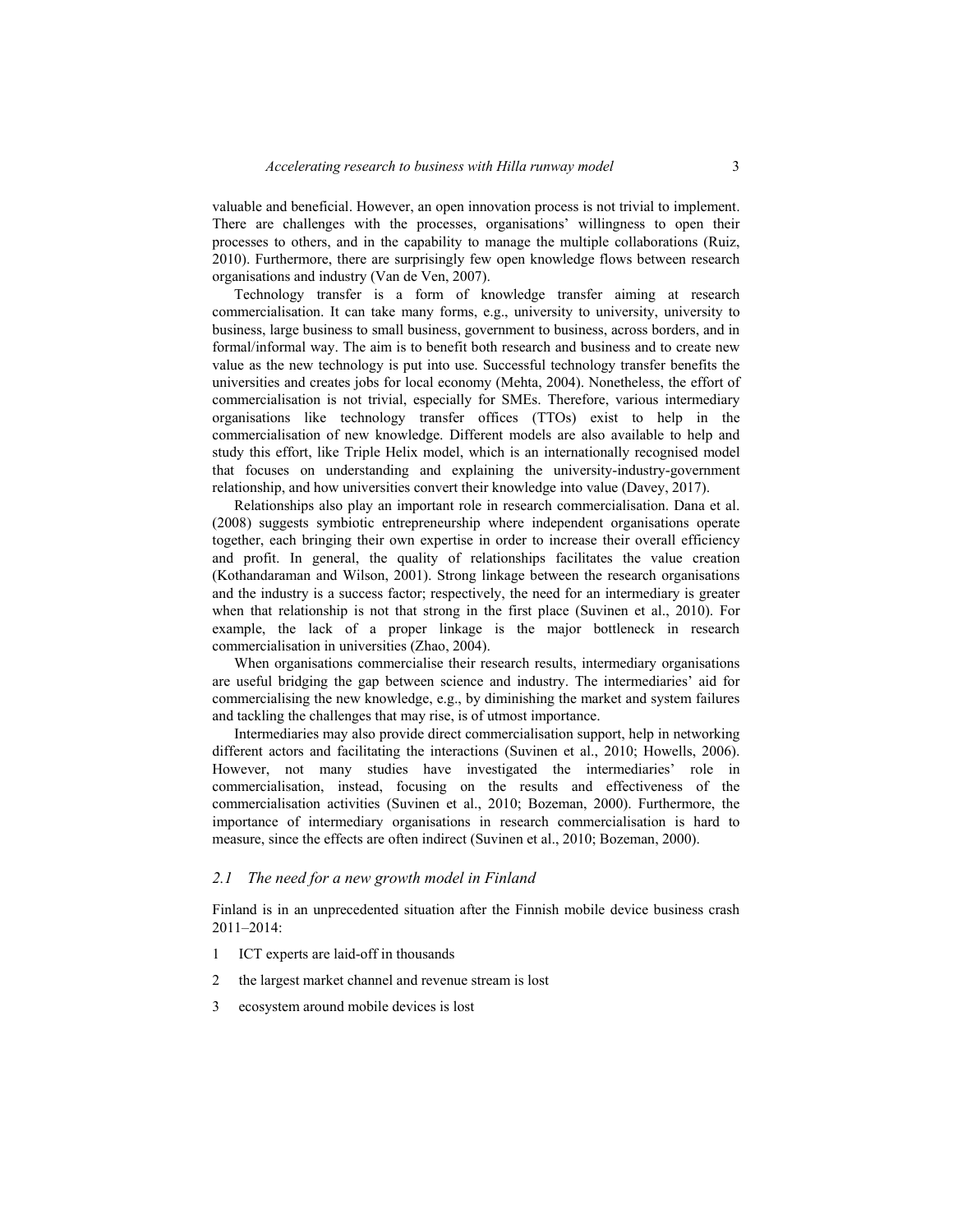- 4 *J. Hyysalo et al.*
- 4 Nokia consumer brand benefits are lost
- 5 very few internationally savvy ICT companies
- 6 Nokia devices R&D contribution to Finnish ICT is lost.

However, there are also positive effects that facilitate a change – a reboot of the Finnish digital network:

- 1 Nokia Bridge program to support new start-up creation is successful
- 2 several capable, but small firms
- 3 digitalisation is spreading quickly in many businesses
- 4 existing ICT executive network with understanding about scaling
- 5 new technologies and business models entering the arena
- 6 top-notch technology know-how and appetite to succeed.

While the benefits of commercialisation are obvious to industry, the benefits are considerable also for universities. Besides financial benefits, the reputation of the university is improved both nationally and internationally (Zhao, 2004). However, as the topic of commercialising the university research is a considerably new phenomenon, especially in Finland, the practices are not well established yet and there is lack of, e.g., intermediary services, like incubator services or programs (Suvinen et al., 2010). Hence, a need is rising for organisations, approaches, models and tools for supporting the commercialisation of research. Hilla (http://www.hilla.center) provides a way to address these very needs. Hilla is a publicly funded programme focusing on networking and facilitation support to further economic growth in Finland. In addition, Hilla also provides the runway model and a toolset to support business development.

## **3 Hilla Runway model and tools**

To address the identified needs, we have developed a Hilla Runway. In Hilla Runway, the aim is to set up consortiums that work together in projects of at least three companies and find complementarities between the companies. As the aim is to go to the market in a condensed time, the success requires market presence by one lead company with a presence on key markets already. The consortia provide novel opportunities for agile SMEs and access to key markets. The strong conviction is that structured collaboration between various Finnish actors produces better products and services than isolated actions.

The aim is to have projects large enough for solid research and development work to have a real impact on the businesses, with the research budget around €600,000 and the corresponding company projects' budgets depending on the business case requirements. The research project of this size means that the research work is in the scale of 4–5 person-years by the research partners. Thus, around a similar amount of work commitment is expected of the company consortia of the project.

The target is commercialisation within 12–18 months. This sets novel requirements also on deep commitment to projects, in which research parties work tightly with companies to apply the latest research to utilise international market potential identified.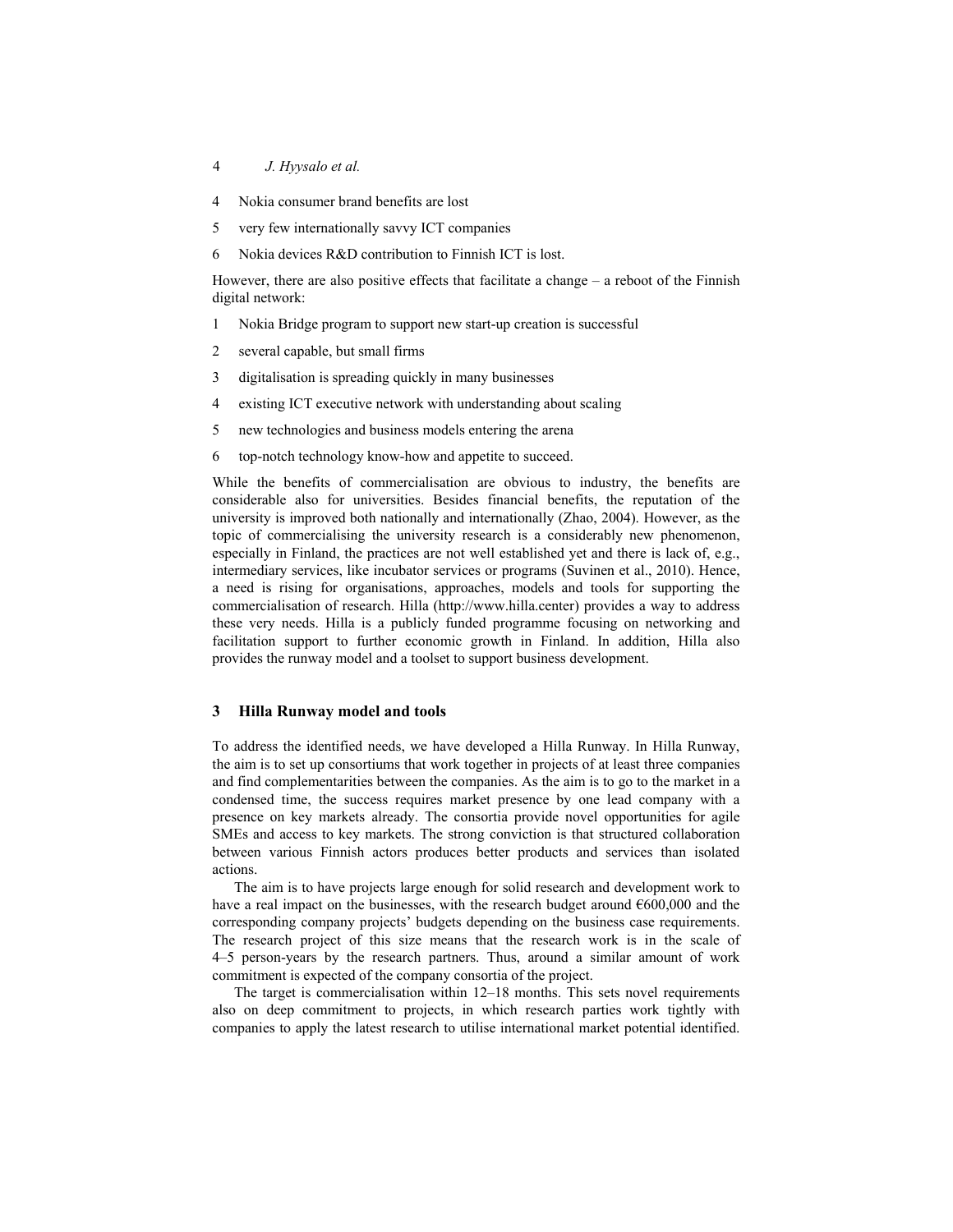With rapid preparatory work and decision making in an optimal case, the time span from a feasible idea to a funding decision of a sizeable project can be 4–6 months only. To achieve the aims above, Hilla provides companies a full-scale approach and toolset to create differentiating and scalable products, services and businesses to global markets, see Figure 1. This is supported both by world-class research as well as thorough support for business development.

#### **Figure 1** Hilla Runway (see online version for colours)



**Figure 2** Hilla Runway model for integrating key tools and ways of working for faster research-to-markets (see online version for colours)



The runway model assists the businesses to go to the market in a condensed time with innovative ICT products and services utilising the latest research. The projects developing the products and services are sparred to have at least one lead company providing the channel for the market, to have complementing competences in the company group and to find the best resources to the research. The model also supports deepening the long-term collaboration between companies and research entities. For a shorter-term value, companies also need to understand new technology and research aspects. Hilla is binding this need to a model, where companies are partnered based on the need in the business, and clear research questions are being solved by research organisations in a target-driven partner model. This in its turn gives an excellent basis for teaming up on co-creation for longer-term value. Companies need a setting where their partners share common vision and excitement and have clear, agreed goals. Thus, Hilla Runway model offers many paths to expand the partnership between companies and research organisation to build a future agenda for research and funding schemes. This way, company-research teams can execute on 'next gen roadmap' research questions within Hilla Enabling Technology Project model. Researchers gain relevant and valuable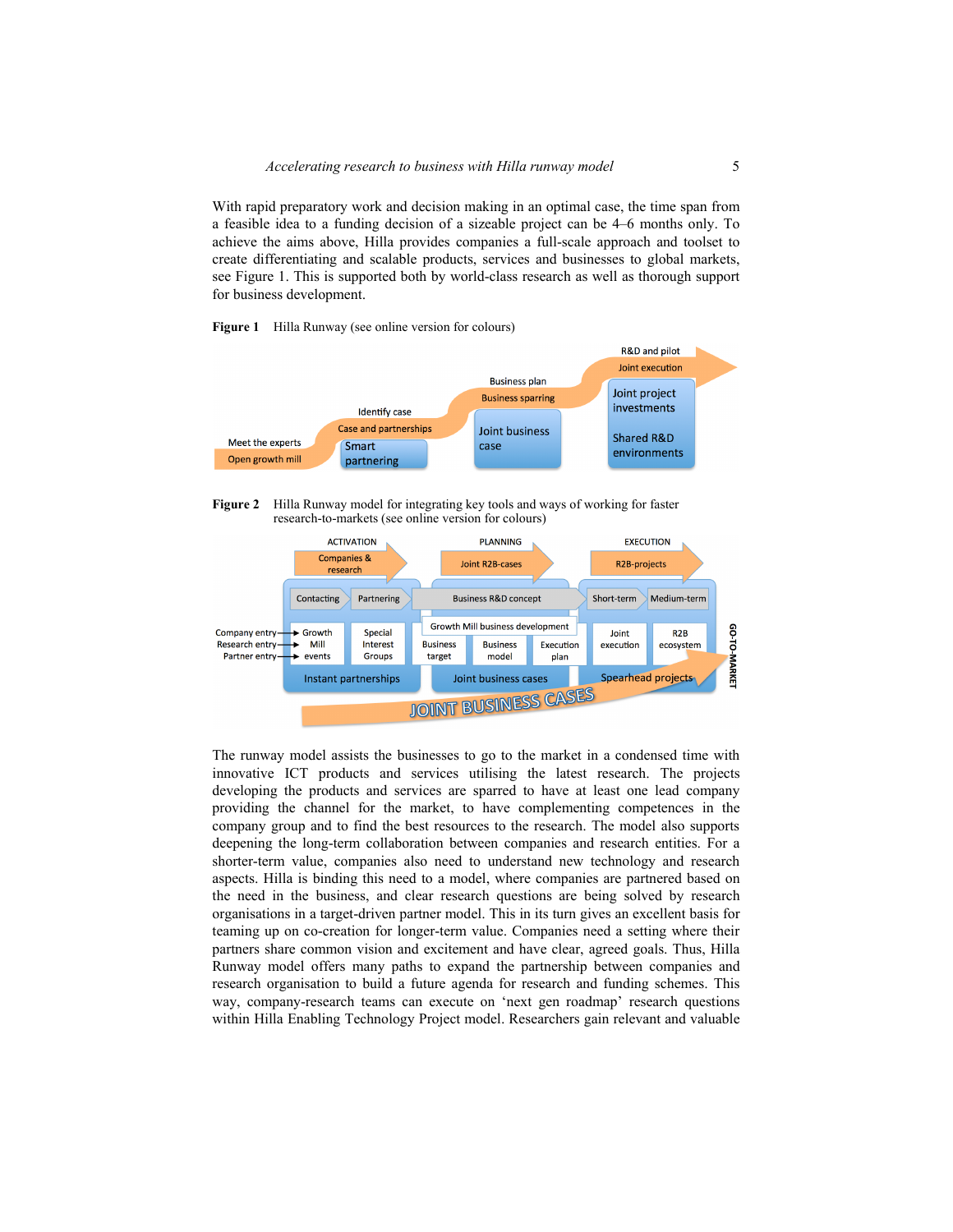insight into industry problems to renew the basic research agenda, and together with these teams form an excellent basis for winning EU funding, and drive a joint business research agenda, whose contents evolve to a joint strategic project portfolio. The structured approach is summarised in Figure 2.

The runway model contains activation, planning and execution phases. In the activation phase, Growth Mill (GM) builds networks, specifies and coaches projects towards spearhead projects and scalable business. Activation also gathers the profiled companies and creates groups interested in specified business possibilities, i.e., Specialised Interest Groups (SIG) created in Hilla Enabling Concepts (HEC) projects. The planning phase spars the potential business ideas identified by SIGs to spearhead and Enabling Technology Research (ETR) projects with proven market appetite to buy. The spearheads are carefully designed and well-prepared collaborative investments. They are in the strategic core of the company and culmination point of rapid market entries. ETR caters the road for continuous renewal of products and offerings beyond the short-term steps done in the spearhead projects, producing next generation roadmap disruptions. The execution phase in its turn runs the accepted projects and supports also other activities triggered by smart partnering and business case development, e.g., building shared R&D environment and supporting joint business cases that company groups decide to commercialise without HILLA funding. Smart partnering and joint business cases chain the investments to motivate long-term road-mapped collaboration between companies and research entries.

Other capabilities and tools for technology transfer are Flying TUTLI that offers a unique opportunity for researchers working in spearheads or ETR projects to spin-out their value by joining company research teams. Shared R&D environments (SREs) offer cutting edge new technologies, tools and facilities as a service to Hilla projects and broader to all companies with ICT leverage needs. Scientist in residence (SiR) increases expert mobility and expedites technology transfer. Companies receive a 'time-share' from top know-how, while research organisations receive direct visibility to industrial needs.

Hilla Funding Services navigate the company-research teams through the funding opportunities, processes and partnering. GM funnel cases are key customers for Hilla Funding Services. RADAR will improve awareness of highest-value emerging key technologies, expediting investment decisions and optimising timing on research and companies with joint business cases.

Hilla supports the market access also with its go-to-market (GTM) work. Its target is to establish a high-performance, agile and visible piloting environment for the spearhead projects' proof-of-concept and customer showcasing at the earliest feasible moment. These pilots offer an environment, where key findings and concepts can be tested and shown to interested customer prospects. Another acceleration effort to the markets is the work with foreign direct investments (FDI). Companies working with Hilla gain a direct runway and a channel to markets via FDI companies and can thus directly gain for foreign investments made to Finland. FDI as a market channel offers a practical landing zone for international companies with partners and ICT research. Local companies gain direct runway and channel to markets via FDI company.

Hilla stands apart from conventional development programs by being company-needdriven and providing its support from idea development towards the execution of targeted, focused projects. In addition, the Hilla service framework provides support for the companies in identifying complementary funding and implementation mechanisms to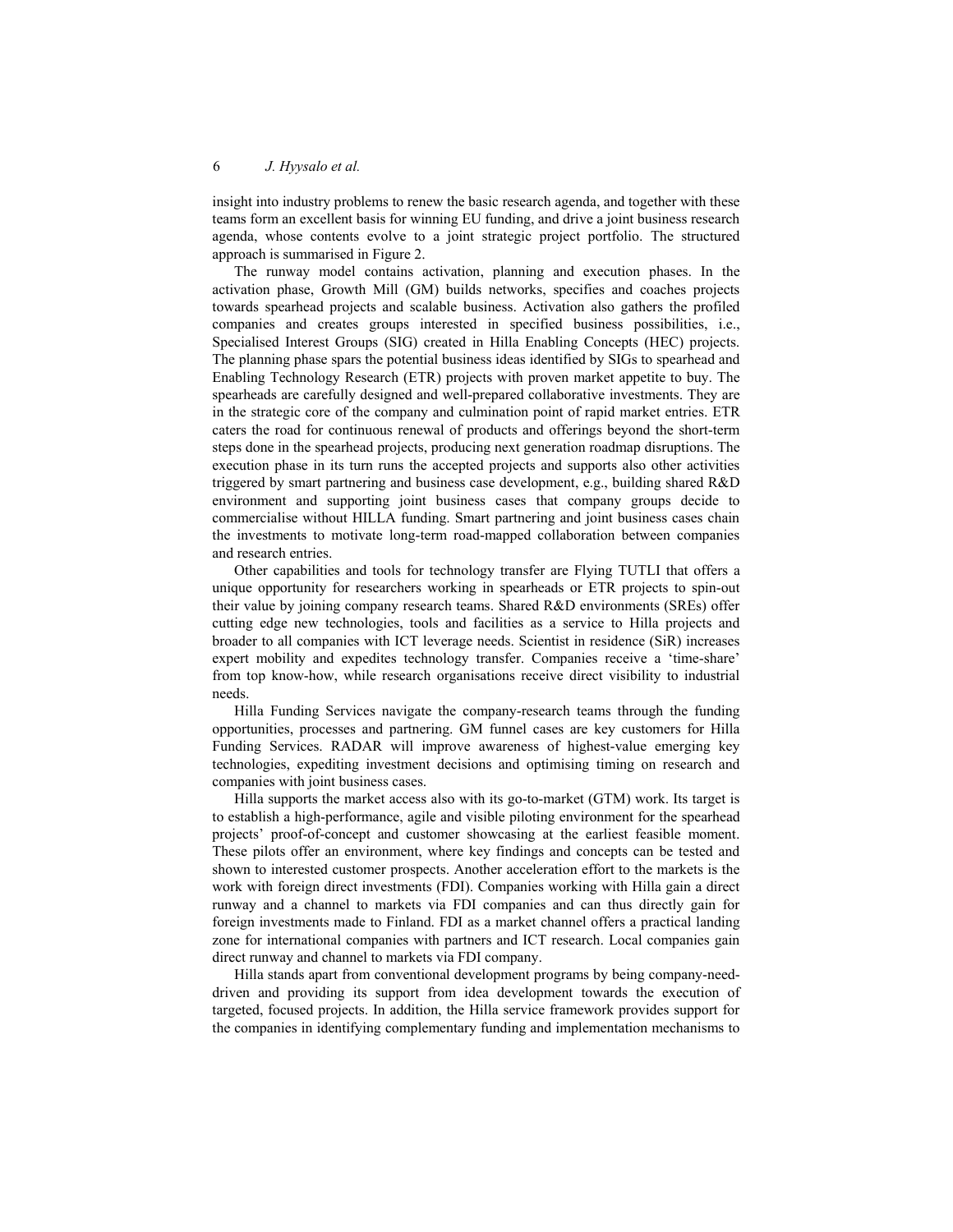ensure the viability and sustainability of work undertaken. Hilla offers for the companies a variety of integrated tools and services, embedding agile integration, smart specialisation and business case tools with a target to improve R2B efficiency. The Hilla Runway model assists to crystallise the business idea(s) and business logic, facilitate partnerships, discuss novel earning models and formulate ideas for feasible project plans and proposals, including the vital research component.

### **4 Hilla Runway experiences**

The Hilla program was started in February 2015 and it has gained positive results already. Hilla has attracted a large amount of companies throughout Finland and many Finnish cities and hubs have been interested to utilise and join the Hilla network. Participants were provided several avenues to meet various experts, to network with leading experts and to utilise their full potential for business. GM events enabled meeting colleagues and developing joint ideas for projects and actions. Companies were encouraged to participate in SIG and even initiate dedicated actions towards potential project ideas in HEC.

In cases where large companies acted as the lead company, the objectives for the project were often quite clear. The Hilla model brought along the breakthrough idea with the smaller companies and latest technology and research capabilities, and challenged the entire team to define their growth plans for the time after the initial project and beyond the lead customer case, i.e., ensuring the scale and growth targets are agreed and understood. Small companies in their turn – who are used to competing for the attention of the larger companies – could in the initial stages of the planning process feel uncomfortable with other SMEs in the project consortium and see much overlapping and competing functions within the other members of the group. The sparring sessions acted as a catalyst to create an open growth business dialog between all companies in the project before the project was initiated. In some cases, this sparring style revealed the incompatibility at early stages, resulting in the spearhead idea to be dropped or original companies to be replaced with more suitable ones.

The initial Hilla model was fine-tuned during the course of the first months, based on

- 1 feedback from the companies and research parties
- 2 based on the elevated analysis and adaptation to market realities (the situation of companies revealed in spearhead sparring sessions, the voice of the customer dialogues, requirement analysis of 'what it takes to realise the company plans to growth capturisation').

Market driven 'lead company' – 'specialised company' model was developed and deployed immediately, with promising feedback.

With respect to numeric target setting, Hilla portfolio phases exceeded our expectations. However, the projects are still on the lower end of size range. This is due to 'expert bandwidth' and 'learning curve'; the agile process for preparing the organisations for high-quality projects is new to all parties, and it is estimated to take time to reboot and recreate a new market driven research and business culture.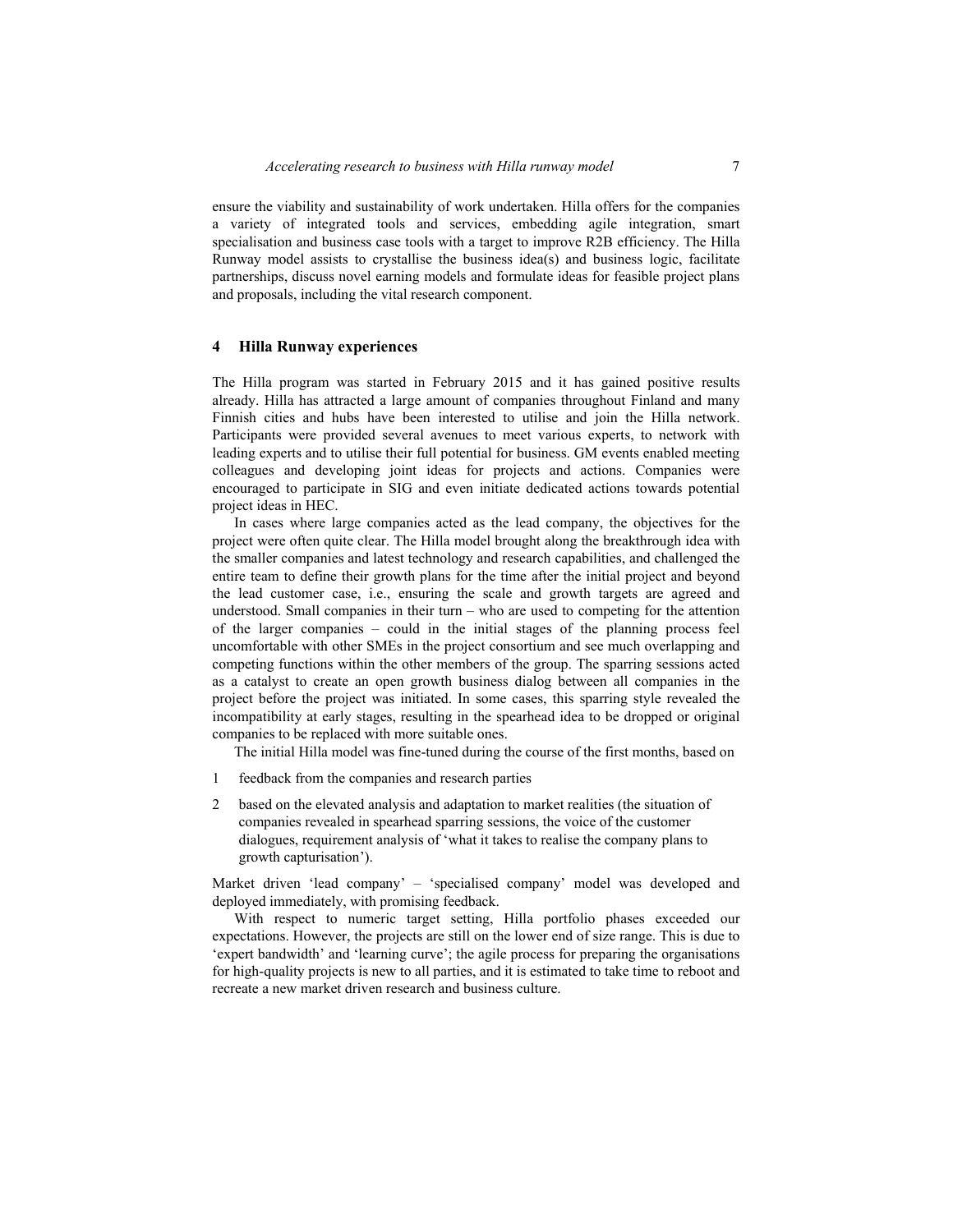#### *4.1 Evaluation of Hilla Runway*

The Hilla Runway model has been a success and it is showing its power to create new R2B ecosystems. The feedback from participating companies and research organisation has been encouraging. Numerous dialogues and discussions have revealed a great need for a focused model, where value added results from research and companies are merged to new market offerings. The very proof of this is that our first spearhead teams are already launching their new products, perform joint marketing efforts and are in the discussion about deeper alliances.

Hilla is following planned operational excellence indicators. These are being benchmarked during the ongoing renewal of the model, and will undergo continuous improvements as the program model evolves further. The key indicators include most important aspects to build new business spearheads, the partnering for business cases, the research and company investments, the shared assets, network economy advances and the extended funding and investment actions.

In Hilla, the master key performance indicator (KPI) is revenue potential that illustrates the value of all the efforts carried out by Hilla communities and actions. In other words, all actions Hilla is investing need to create value that can be measured in monetary terms. Someone is willing to evaluate the outcomes in terms of paying for it, thus the value is measured and can be tracked back to all Hilla actions. Sub-KPIs obey to master KPI, by contributing to it directly: Spearheads produce revenue potential, the number of companies enables us to find the best partners to join spearheads and other R2B actions, ecosystems focus on customer interfacing activity, where research and company joint research, development and innovation are valued by the markets, Hilla Funding Services KPI in its turn seeks necessary funding for investments needed to serve master KPI, and so on.

Value generation requires partnership with linked interests, partners who are embedded in the local communities of beneficiaries and stakeholders, and structured processes (Austin and Seitanidi, 2012). It is beneficial for small companies to work together with larger ones to create networks with various capabilities (Dana et al., 2008). There are benefits for larger companies also, as small companies may perform specialised functions for larger ones, thus providing flexibility (Dana et al., 2008). In addition, Hilla Runway model encourages the research and business partners to work together, and the effort clearly facilitates the value creation, as shown in Figure 3 summarising the Hilla achievements.

1,700 industry executives entered the Hilla Runway. GM and SIG were the tools for the first phase in Hilla Runway model, where networks were built and business ideas were created and honed. 1,100 companies participated in the GM and 12 SIGs were created, each with their own industry project portfolio. Business cases were developed with 35 ICT projects and estimated revenue €650 M. The third phase consisted of R&D and pilots. Ten approved joint business plans were created in the third phase, and the number of shared R&D environments was 35, with  $E10$  M investments from joint efforts of research organisations and companies. Eight company-research ecosystems were created with 400 companies from the domains of internet-of-things (IoT), artificial intelligence, gaming, drones, health, water, printed electronics and 5G applications. Over 20 commercial company partnerships were agreed upon, and over ten international business-to-business sales deals were arranged through the ecosystem.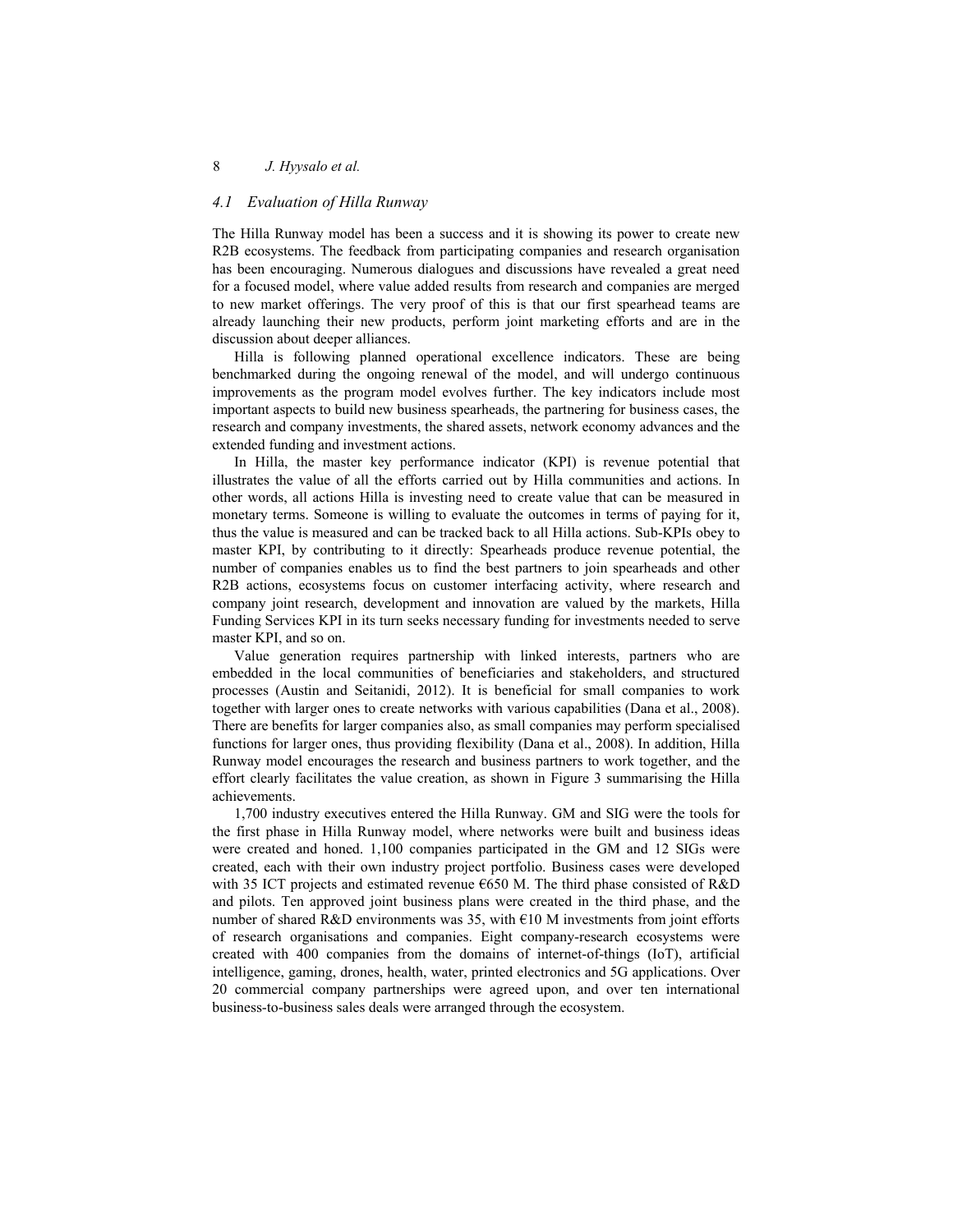

#### Figure 3 Hilla in numbers (see online version for colours)

In comparison to other approaches, Hilla Runway seems to provide several qualities that are missing from others. Table 1 summarises important qualities of models supporting R2B transformation. Open innovation, technology transfer/TTOs and intermediary organisations are evaluated based on the literature, while Hilla Runway is evaluated through usage experience and user feedback.

**Table 1** Evaluation of R2B models

|                                         | <i>Open</i><br>innovation | Technology | Intermediary<br>transfer/TTOs organisations Runway | Hilla  |
|-----------------------------------------|---------------------------|------------|----------------------------------------------------|--------|
| Partnering and networking               |                           |            |                                                    |        |
| Idea creation and development           | $^+$                      |            | ┿                                                  |        |
| Commercialisation                       | $\pm$                     |            |                                                    |        |
| Practices and processes                 | $^+$                      |            |                                                    |        |
| Tools                                   |                           |            |                                                    | $^{+}$ |
| Research to industry knowledge transfer |                           | $^+$       |                                                    |        |
| Intermediation                          |                           |            |                                                    |        |

Note:  $+ -$  support;  $- -$  no support.

- *Partnering and networking* is considered as important in open innovation; however, open innovation does not explicitly support partnering and networking (Lee et al., 2010). Technology transfer/TTOs do not support partnering and networking, either. On the other hand, intermediaries often provide support for partnering and networking and facilitate collaboration (Suvinen et al., 2010; Howells, 2006), while Hilla Runway provides visibility and support, and acts as a partnering and network creation tool.
- *Idea creation and development* is supported in open innovation, as it is built upon innovation and developing the ideas further. TTOs do not focus on idea creation or development. Intermediary organisations support innovation and developing of new products and services (Lee et al., 2010), and Hilla Runway provides support and tools for idea creation and development.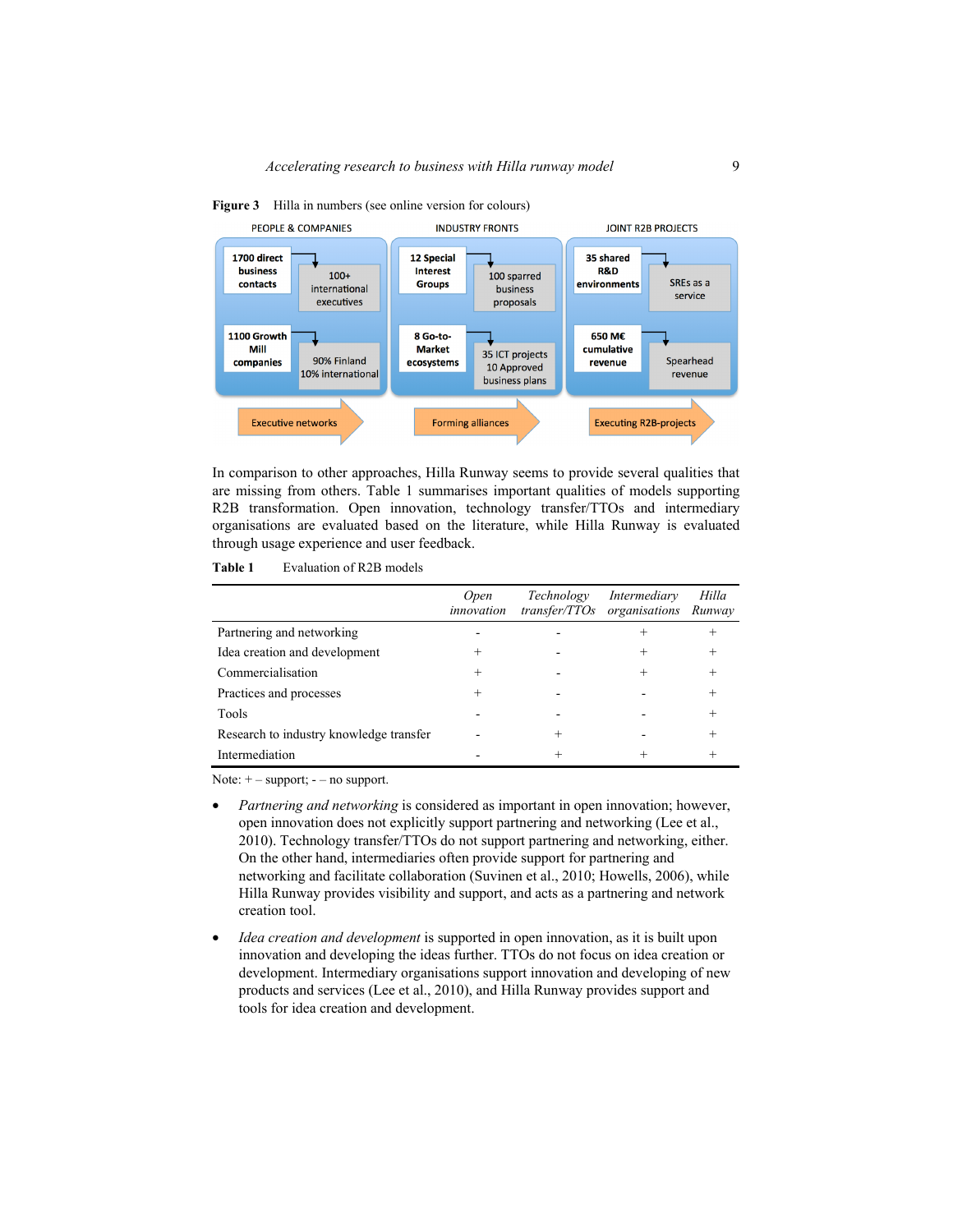- *Commercialisation* is supported in open innovation and various business models are considered, even though open innovation is normally more considered on the early stages of innovation (Vanhaverbeke and Cloodt, 2006). TTOs provide some support on commercialisation, however limited and inflexible (Siegel et al., 2003). Intermediaries provide commercialisation support (Suvinen et al., 2010; Howells, 2006), and also Hilla Runway supports and provides tools for commercialisation.
- *Practices and processes* are considered in open innovation, and some practices and processes are distinguished (Van de Vrande et al., 2009). With TTOs, practices and processes vary and are not explicit (Siegel et al., 2003). With intermediary organisations, the practices and processes are not well defined, either (Suvinen et al., 2010; Howells, 2006). With Hilla Runway, on the other hand, a comprehensive set of practices and processes are available for various purposes.
- *Tool support* is not explicitly provided in open innovation. Similarly with TTOs, however, tool support depends on the TTO. With intermediary organisations, a need to develop better frameworks and tools is also recognised (Howells, 2006), whereas with Hilla Runway, a complete set of tools for all phases from partnering and idea creation to commercialisation is provided.
- *Research to industry knowledge transfer* is not explicit in open innovation, and there are only a few open knowledge flows between research and industry (Van de Ven, 2007). TTOs support knowledge and technology transfer (Siegel et al., 2003). Intermediary organisations do not explicitly support knowledge transfer; instead, they help to link organisations to new ideas created elsewhere (Howells, 2006), whereas Hilla Runway supports knowledge and technology transfer with several practices and processes.
- *Intermediation* is not explicitly provided with open innovation, either; however there are efforts to complement open innovation with intermediaries (Lee et al., 2010). TTOs provide intermediation (Siegel et al., 2003), and intermediary organisations provide intermediation by nature. Hilla also acts as an intermediary.

As a summary, the Hilla Runway differentiates from other models with comprehensive processes and tools that provide companies a fast track from an idea towards international market entry in a condensed time. The innovative products and services developed are based on solid, high quality research. Current other Finnish models are less business driven and do not contain all the required tools, and can thus only partially answer the needs of companies. Comparable international efforts exist, e.g., in Germany, China and USA, and Hilla is partnering with these other centres of excellence to develop its approach, working methods and tools further.

## **5 Conclusions**

The Hilla Runway model is effective because it takes into account both technology needs (market pull) and offers (push). For example, the traditional technology transfer focuses on technology push, while open innovation focuses on technology pull. Hilla Runway combines both of these aspects in order to create a balanced mix by matching the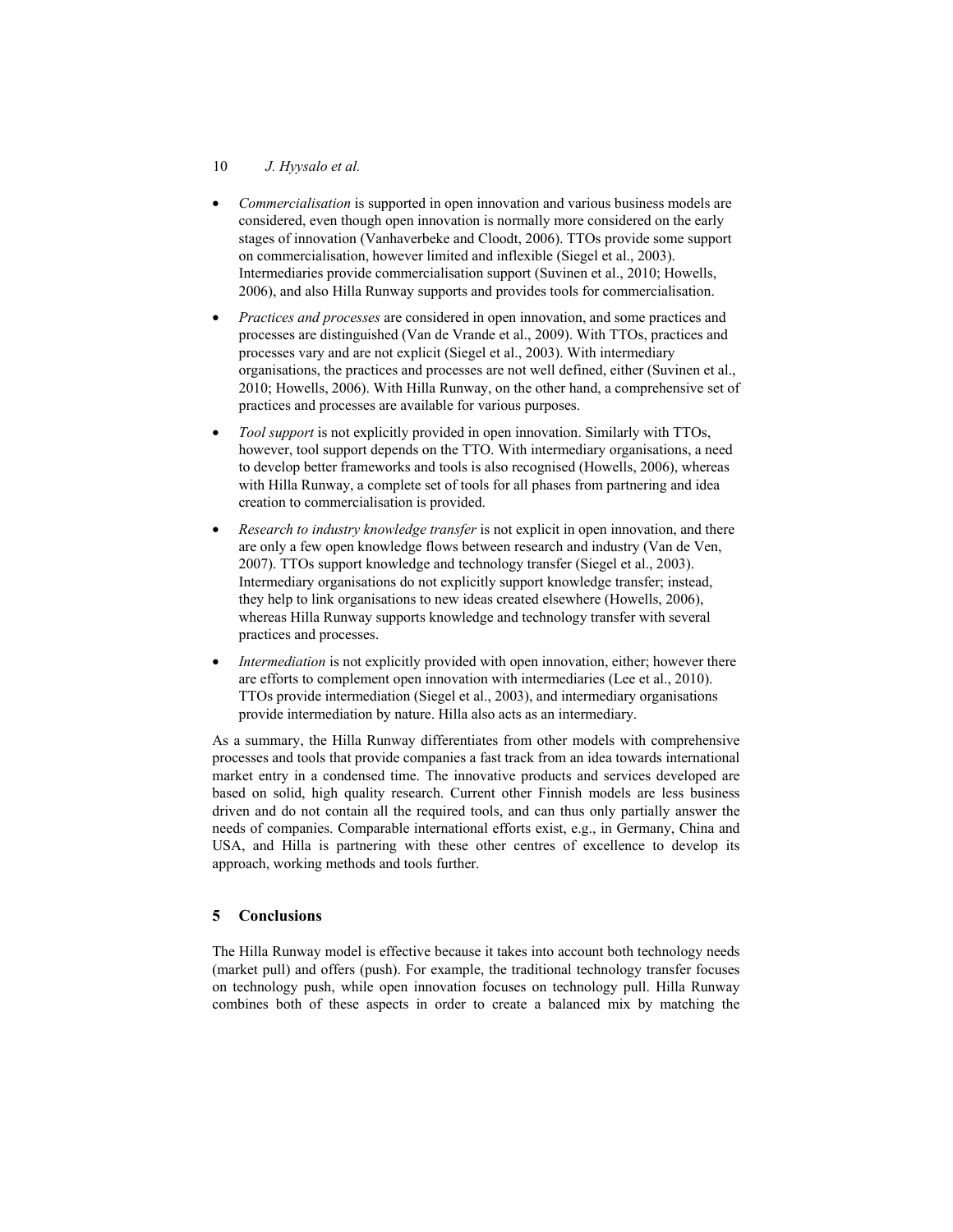technology needs and offers, at the same time, creating relationships and facilitating communication between participants.

The Hilla Runway model is gaining healthy traction both from companies and researchers in Finland, but also international companies through various partnering, foreign direct investments and direct channels. Hilla offers a clear path and medium to find partners, match with the best of the latest technologies, the research knowledge and work on joint business cases sparred from the business development perspective towards a business. Especially SME companies have a clear need when many larger businesses are entering the investment, reasoning, e.g., on IoT, 5G, new internet protocols such as block chain and big data based analytics within their products and systems renewal. Further, the industrial Internet and the integration of these elements via new business and operational models are of great interest with a lot of confusion from the business model and offering perspectives that need clarification.

Hilla has gained a lot of positive feedback about tending more of "how things are actually made in commercial and research partnerships that leads directly to the market deployments", instead only of "what is being done in the technology space". Especially international partners have communicated this as a key differentiation of Hilla: Direct partner identification, combined with cutting edge technologies via honest and bold dialogues to produce multi-party commitment to investments.

#### **References**

- Austin, J.E. and Seitanidi, M.M (2012) 'Collaborative value creation: a review of partnering between nonprofits and businesses. Part 2: Partnership processes and outcomes', *Nonprofit and Voluntary Sector Quarterly*, Vol. 41, No. 6, pp.929–968.
- Bozeman, B. (2000) 'Technology transfer and public policy: a review of research and theory', *Research Policy*, Vol. 29, Nos. 4–5, pp.627–655.
- Dana, L.P., Etemad, H. and Wright, R.W. (2008) 'Toward a paradigm of symbiotic entrepreneurship', *International Journal of Entrepreneurship and Small Business*, Vol. 5, No. 2, pp. 109–126.
- Davey, T. (2017) 'Converting university knowledge into value: how conceptual frameworks contribute to the understanding of the third mission role of European universities', *International Journal of Technology Transfer and Commercialisation*, Vol. 15, No. 1, pp.65–96.
- Howells, J. (2006) 'Intermediation and the role of intermediaries in innovation', *Research Policy*, Vol. 35, No. 5, pp.715–728.
- Kothandaraman, P. and Wilson, D.T. (2001) 'The future of competition: value-creating networks', *Industrial Marketing Management*, Vol. 30, No. 4, pp.379–389.
- Lee, S., Park, G., Yoon, B., and Park, J. (2010) 'Open innovation in SMEs an intermediated network model', *Research Policy*, Vol. 39, No. 2, pp. 290–300.
- Lynn, L.H., Reddy, N.M. and Aram, J.D. (1996) 'Linking technology and institutions: the innovation community framework', *Research Policy*, Vol. 25, No. 1, pp.91–106.
- Mehta, S. (2004) 'The emerging role of academia in commercializing innovation', *Nature Biotechnology*, Vol. 22, No. 1, pp.21–24.
- Ruiz, P.P. (2010) *Technology & Knowledge Transfer under the Open Innovation Paradigm*, Doctoral dissertation, University of Bath.
- Siegel, D.S., Waldman, D. and Link, A. (2003) 'Assessing the impact of organizational practices on the relative productivity of university technology transfer offices: an exploratory study', *Research Policy*, Vol. 32, No. 1, pp.27–48.